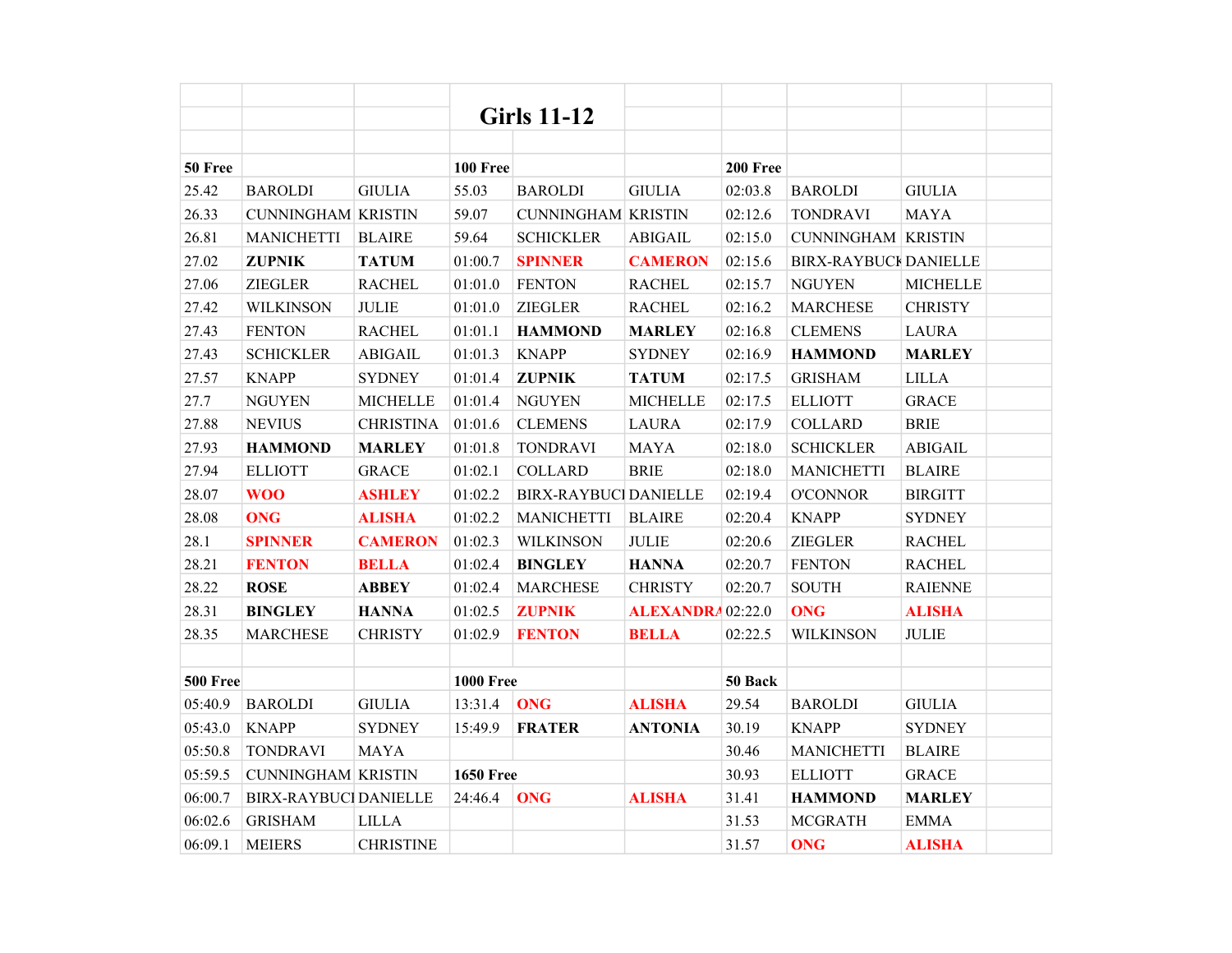| 06:13.3  | <b>CLEMENS</b>    | <b>LAURA</b>             |          |                 |                        | 31.77     | <b>CLEMENS</b>               | <b>LAURA</b>           |  |
|----------|-------------------|--------------------------|----------|-----------------|------------------------|-----------|------------------------------|------------------------|--|
| 06:14.7  | <b>HAMMOND</b>    | <b>MARLEY</b>            |          |                 |                        | 31.78     | <b>ZIEGLER</b>               | <b>RACHEL</b>          |  |
| 06:16.6  | <b>FENTON</b>     | <b>RACHEL</b>            |          |                 |                        | 32.05     | <b>WOO</b>                   | <b>ASHLEY</b>          |  |
| 06:20.9  | <b>SOUTH</b>      | <b>RAIENNE</b>           |          |                 |                        | 32.05     | <b>TRAN</b>                  | <b>ELIZABETH</b>       |  |
| 06:21.7  | <b>ONG</b>        | <b>ALISHA</b>            |          |                 |                        | 32.12     | <b>SPINNER</b>               | <b>CAMERON</b>         |  |
| 06:21.8  | <b>ELLIOTT</b>    | <b>GRACE</b>             |          |                 |                        | 32.17     | <b>TONDRAVI</b>              | <b>MAYA</b>            |  |
| 06:22.2  | <b>TRAN</b>       | <b>ELIZABETH</b>         |          |                 |                        | 32.31     | <b>ROSE</b>                  | <b>ABBEY</b>           |  |
| 06:26.7  | <b>NGUYEN</b>     | <b>MICHELLE</b>          |          |                 |                        | 32.37     | <b>RIDGE</b>                 | <b>SHANNON</b>         |  |
| 06:27.2  | <b>SCHICKLER</b>  | <b>KATIE</b>             |          |                 |                        | 32.62     | <b>DUPLINSKY</b>             | <b>MICHELLE</b>        |  |
| 06:27.5  | <b>FENTON</b>     | <b>BELLA</b>             |          |                 |                        | 32.63     | <b>NUSSBAUM</b>              | <b>ANNIE</b>           |  |
| 06:30.5  | <b>FOLEY</b>      | <b>KIERA</b>             |          |                 |                        | 32.76     | <b>VASSOS</b>                | <b>ZANNA</b>           |  |
| 06:32.2  | <b>SPINNER</b>    | <b>CAMERON</b>           |          |                 |                        | 32.76     | <b>TAYLOR</b>                | <b>LIZZY</b>           |  |
| 06:35.2  | <b>MANICHETTI</b> | <b>BLAIRE</b>            |          |                 |                        | 32.78     | <b>ERICKSON</b>              | <b>JENNY</b>           |  |
|          |                   |                          |          |                 |                        |           |                              |                        |  |
|          |                   |                          |          |                 |                        |           |                              |                        |  |
| 100 Back |                   |                          | 200 back |                 |                        | 50 Breast |                              |                        |  |
| 01:03.8  | <b>BAROLDI</b>    | <b>GIULIA</b>            | 02:20.2  | <b>BAROLDI</b>  | <b>GIULIA</b>          | 33.31     | <b>NICKEL</b>                | <b>EMMA</b>            |  |
| 01:06.0  | <b>MANICHETTI</b> | <b>BLAIRE</b>            | 02:22.3  | <b>KNAPP</b>    | <b>SYNDEY</b>          | 33.41     | <b>HARVEY</b>                | <b>SIERRA</b>          |  |
| 01:07.4  | <b>KNAPP</b>      | <b>SYDNEY</b>            | 02:27.4  | <b>ELLIOT</b>   | <b>GRACE</b>           | 33.52     | <b>SCHICKLER</b>             | <b>ABIGAIL</b>         |  |
| 01:07.9  | <b>SPINNER</b>    | <b>CAMERON</b>           | 02:30.5  | <b>FOLEY</b>    | <b>KIERA</b>           | 34.22     | <b>WILKINSON</b>             | $\sf JULIE$            |  |
| 01:08.1  | <b>TONDRAVI</b>   | <b>MAYA</b>              | 02:31.2  | <b>TONDRAVI</b> | <b>MAYA</b>            | 34.55     | <b>LEVINE</b>                | <b>JENNY</b>           |  |
| 01:08.3  | <b>ELLIOTT</b>    | <b>GRACE</b>             | 02:31.4  | <b>ROSE</b>     | <b>ABBEY</b>           | 34.67     | <b>SCHRAIBMAN</b>            | <b>ERIN</b>            |  |
| 01:08.6  | <b>CLEMENS</b>    | <b>LAURA</b>             | 02:32.1  | <b>TRAN</b>     | ELIZABETH 34.69        |           | <b>MANICHETTI</b>            | <b>BLAIRE</b>          |  |
| 01:08.8  | <b>ONG</b>        | <b>ALISHA</b>            | 02:33.9  | <b>ONG</b>      | <b>ALISHA</b>          | 34.82     | <b>BALEY</b>                 | <b>MARINA</b>          |  |
| 01:08.8  | <b>TRAN</b>       | <b>ELIZABETH</b> 02:36.7 |          | <b>HAMMOND</b>  | <b>MARLEY</b>          | 34.99     | <b>BIRX-RAYBUCI DANIELLE</b> |                        |  |
| 01:08.8  | <b>ROSE</b>       | <b>ABBEY</b>             | 02:38.7  | <b>FENTON</b>   | <b>RACHEL</b>          | 35.25     | <b>HAMMOND</b>               | <b>MARLEY</b>          |  |
| 01:10.1  | <b>FOLEY</b>      | <b>KIERA</b>             | 02:43.2  | <b>O'BRIEN</b>  | <b>MAEVE</b>           | 35.25     | <b>O'CONNOR</b>              | <b>BIRGITT</b>         |  |
| 01:10.4  | <b>HAMMOND</b>    | <b>MARLEY</b>            | 02:44.0  | <b>MCGRATH</b>  | <b>EMMA</b>            | 35.52     | <b>TRAN</b>                  | <b>ELIZABETH</b>       |  |
| 01:10.7  | <b>MARCHESE</b>   | <b>CHRISTY</b>           | 02:47.9  | <b>COPELAND</b> | <b>AVERY</b>           | 36.01     | <b>BINGLEY</b>               | <b>HANNA</b>           |  |
| 01:10.8  | <b>RIDGE</b>      | <b>SHANNON</b>           | 02:48.6  | <b>KITCHEN</b>  | <b>GABRIELLE</b> 36.01 |           | <b>DEYE</b>                  | <b>GRACE</b>           |  |
| 01:10.9  | <b>WOO</b>        | <b>ASHLEY</b>            | 02:52.3  | <b>PLAGUE</b>   | <b>AUDREY</b>          | 36.17     | <b>WANG</b>                  | $\operatorname{ANNIE}$ |  |
| 01:11.1  | <b>DUPLINSKY</b>  | <b>MICHELLE</b>          | 02:54.0  | <b>HUNT</b>     | <b>MADISON</b>         | 36.37     | <b>HUANG</b>                 | <b>REBECCA</b>         |  |
| 01:11.4  | LI                | <b>MICHELLE</b>          | 02:55.2  | <b>ISAAC</b>    | <b>ALEXANDRA</b> 36.38 |           | <b>FENTON</b>                | <b>BELLA</b>           |  |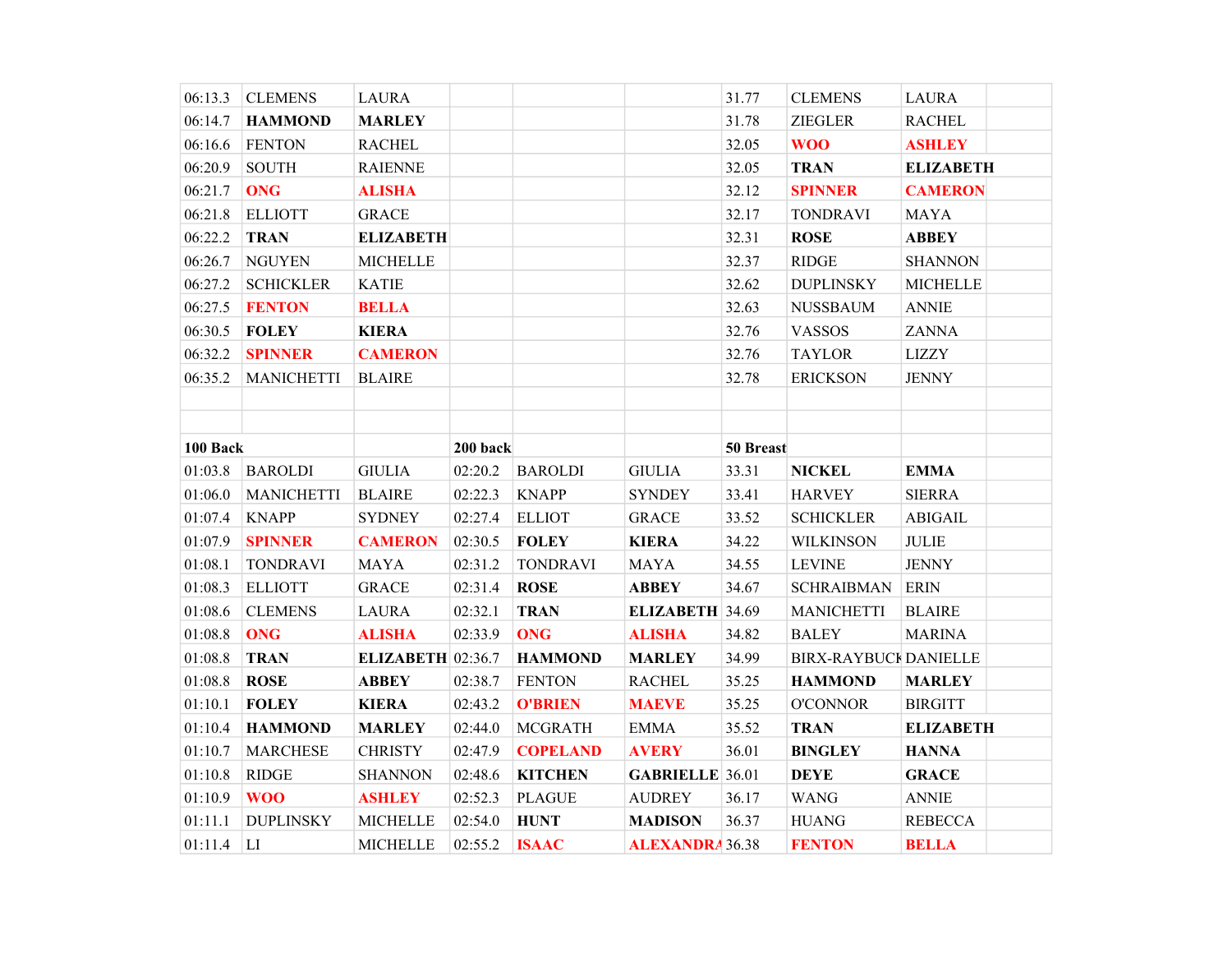|                | $01:11.4$ LANDRY            | JACQUELINE 02:56.7           |            | <b>MARCHESE</b>           | <b>CHRISTY</b>      | 36.64         | <b>SPINNER</b>               | <b>CAMERON</b>   |
|----------------|-----------------------------|------------------------------|------------|---------------------------|---------------------|---------------|------------------------------|------------------|
| 01:11.5        | <b>O'CONNOR</b>             | <b>BIRGITT</b>               | 02:59.4    | <b>HINCKLEY</b>           | <b>EMMA</b>         | 36.7          | <b>MARA</b>                  | <b>MADELINE</b>  |
| 01:11.9        | <b>GRISHAM</b>              | <b>LILLA</b>                 | 03:01.2    | FAGAN                     | <b>SARAH</b>        | 36.75         | <b>AUER</b>                  | <b>SARAH</b>     |
|                |                             |                              |            |                           |                     |               |                              |                  |
|                | 100 Breast                  |                              | 200 Breast |                           |                     | <b>50 Fly</b> |                              |                  |
| 01:13.0        | <b>HARVEY</b>               | <b>SIERRA</b>                | 02:45.8    | <b>NICKEL</b>             | <b>EMMA</b>         | 28.47         | <b>MANICHETTI</b>            | <b>BLAIRE</b>    |
| 01:14.8        | <b>NICKEL</b>               | <b>EMMA</b>                  | 02:48.9    | <b>MARA</b>               | <b>MADELINE</b>     | 28.56         | <b>BAROLDI</b>               | <b>GIULIA</b>    |
| 01:14.8        | <b>SCHICKLER</b>            | <b>ABIGAIL</b>               | 02:49.7    | <b>HUANG</b>              | <b>REBECCA</b>      | 28.81         | <b>KNAPP</b>                 | <b>SYDNEY</b>    |
| 01:14.9        | <b>BIRX-RAYBUC DANIELLE</b> |                              | 02:51.5    | <b>ONG</b>                | <b>ALISHA</b>       | 29.44         | <b>FENTON</b>                | <b>BELLA</b>     |
| 01:16.8        | <b>MANICHETTI</b>           | <b>BLAIRE</b>                | 02:51.8    | <b>WHITE</b>              | <b>ABIGAIL</b>      | 29.64         | FAGAN                        | <b>ANNIE</b>     |
| 01:16.8        | <b>WILKINSON</b>            | <b>JULIE</b>                 | 02:53.1    | <b>HARVEY</b>             | <b>SIERRA</b>       | 29.66         | <b>HAMMOND</b>               | <b>MARLEY</b>    |
| 01:17.9        | <b>TRAN</b>                 | <b>ELIZABETH</b> 02:53.5     |            | <b>HAMMOND</b>            | <b>MARLEY</b>       | 29.76         | <b>ZIEGLER</b>               | <b>RACHEL</b>    |
| 01:18.2        | <b>HUANG</b>                | <b>REBECCA</b>               | 02:55.9    | <b>BAROLDI</b>            | <b>GIULIA</b>       | 29.81         | <b>NGUYEN</b>                | <b>MICHELLE</b>  |
| 01:18.5        | <b>AUER</b>                 | <b>SARAH</b>                 | 02:56.1    | <b>BINGLEY</b>            | <b>HANNA</b>        | 30.01         | <b>CUNNINGHAM KRISTIN</b>    |                  |
| 01:18.6        | <b>SCHRAIBMAN</b>           | $\ensuremath{\mathsf{ERIN}}$ | 02:56.1    | <b>DEYE</b>               | <b>GRACE</b>        | 30.07         | <b>SPINNER</b>               | <b>CAMERON</b>   |
| 01:18.6        | <b>WILLIAMS</b>             | <b>TESSA</b>                 | 02:56.4    | <b>TRAN</b>               | ELIZABETH 30.42     |               | <b>TRAN</b>                  | <b>ELIZABETH</b> |
| 01:18.7        | <b>HAMMOND</b>              | <b>MARLEY</b>                | 02:56.8    | <b>SHARP</b>              | <b>RACHEL</b>       | 30.44         | <b>KNAPP</b>                 | <b>LINDSAY</b>   |
| 01:18.8        | <b>BALEY</b>                | <b>MARINA</b>                | 02:57.7    | <b>CHANG</b>              | <b>JASMINE</b>      | 30.54         | <b>WILKINSON</b>             | <b>JULIE</b>     |
| 01:19.0        | <b>BINGLEY</b>              | <b>HANNA</b>                 | 02:57.9    | <b>FOLEY</b>              | <b>KIERA</b>        | 30.56         | <b>ZUPNIK</b>                | <b>TATUM</b>     |
| 01:19.0        | <b>MARA</b>                 | <b>MADELINE</b>              | 02:58.4    | <b>LILYESTROM CLAIRE</b>  |                     | 30.65         | <b>HESS</b>                  | <b>LAUREN</b>    |
| 01:19.2        | <b>DEYE</b>                 | <b>GRACE</b>                 | 03:00.0    | <b>O'CONNOR</b>           | <b>BIRGITT</b>      | 30.96         | <b>FENTON</b>                | <b>RACHEL</b>    |
| 01:19.3        | <b>ONG</b>                  | <b>ALISHA</b>                | 03:01.2    | <b>LOMBARDO</b>           | <b>GENEVIEVE</b>    | 30.99         | <b>ELLIOTT</b>               | <b>GRACE</b>     |
| 01:19.9        | <b>WANG</b>                 | <b>ANNIE</b>                 | 03:01.8    | <b>ROSE</b>               | <b>ABBEY</b>        | 31.11         | <b>PARKER</b>                | <b>MEGAN</b>     |
| 01:20.0        | <b>LEVINE</b>               | <b>JENNY</b>                 | 03:03.8    | <b>SIEGER</b>             | <b>OLIVIA</b>       | 31.32         | <b>ANDERSON</b>              | <b>CATHERINE</b> |
| 01:20.1        | <b>BAROLDI</b>              | <b>GIULIA</b>                | 03:04.4    | <b>FENTON</b>             | <b>BELLA</b>        | 31.38         | <b>PFERCHY</b>               | <b>NICOLE</b>    |
|                |                             |                              |            |                           |                     |               |                              |                  |
|                |                             |                              |            |                           |                     |               |                              |                  |
| <b>100 Fly</b> |                             |                              | 100 IM     |                           |                     | 200 IM        |                              |                  |
| 01:03.5        | <b>MANICHETTI</b>           | <b>BLAIRE</b>                | 01:05.0    | <b>BAROLDI</b>            | <b>GIULIA</b>       | 02:22.3       | <b>BAROLDI</b>               | <b>GIULIA</b>    |
| 01:07.6        | <b>CUNNINGHAM KRISTIN</b>   |                              | 01:08.5    | <b>HAMMOND</b>            | <b>MARLEY</b>       | 02:28.0       | <b>BIRX-RAYBUCI DANIELLE</b> |                  |
| 01:08.4        | <b>BAROLDI</b>              | <b>GIULIA</b>                | 01:08.5    | <b>CUNNINGHAM KRISTIN</b> |                     | 02:30.9       | <b>SCHICKLER</b>             | <b>ABIGAIL</b>   |
| 01:08.7        | <b>SPINNER</b>              | <b>CAMERON</b>               | 01:08.8    | <b>ZIEGLER</b>            | <b>RACHEL</b>       | 02:31.9       | <b>HAMMOND</b>               | <b>MARLEY</b>    |
| 01:08.9        | <b>ZIEGLER</b>              | <b>RACHEL</b>                | 01:08.8    | <b>TRAN</b>               | ELIZABETH $02:32.0$ |               | <b>CUNNINGHAM KRISTIN</b>    |                  |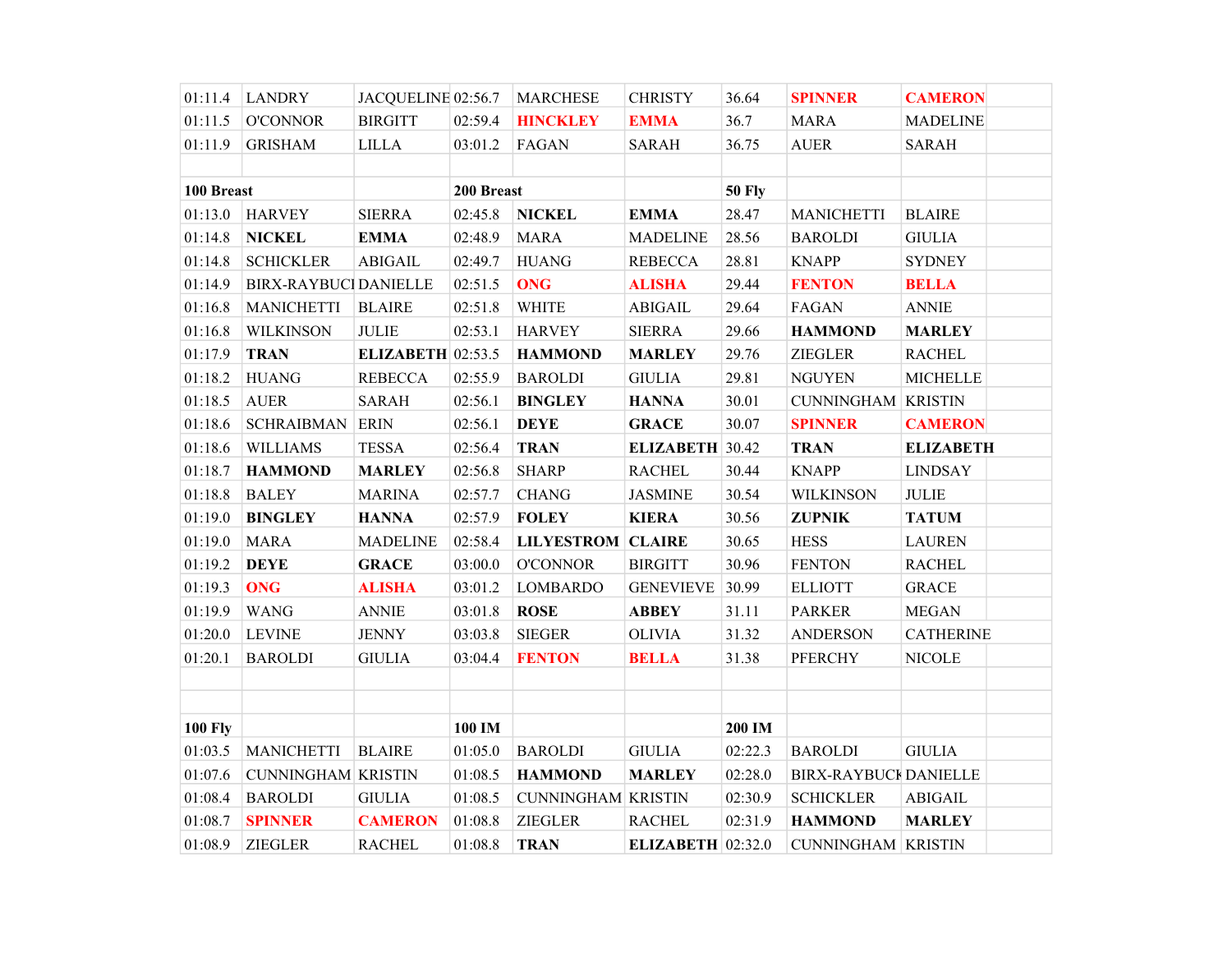| 01:09.8        | <b>ONG</b>                  | <b>ALISHA</b>       | 01:09.0 | <b>MANICHETTI</b>           | <b>BLAIRE</b>      | 02:32.1 | <b>ONG</b>        | <b>ALISHA</b>               |  |
|----------------|-----------------------------|---------------------|---------|-----------------------------|--------------------|---------|-------------------|-----------------------------|--|
| 01:10.0        | <b>NGUYEN</b>               | <b>MICHELLE</b>     | 01:09.3 | <b>SCHICKLER</b>            | <b>ABIGAIL</b>     | 02:32.8 | <b>MANICHETTI</b> | <b>BLAIRE</b>               |  |
| 01:10.2        | <b>BIRX-RAYBUC</b> DANIELLE |                     | 01:09.5 | <b>BIRX-RAYBUC DANIELLE</b> |                    | 02:33.5 | <b>CLEMENS</b>    | <b>LAURA</b>                |  |
| 01:10.8        | <b>ZUPNIK</b>               | <b>TATUM</b>        | 01:09.6 | <b>WILKINSON</b>            | $\sf JULIE$        | 02:33.6 | <b>GRISHAM</b>    | $\ensuremath{\text{LILLA}}$ |  |
| 01:11.2        | <b>TRAN</b>                 | ELIZABETH $01:10.0$ |         | <b>SPINNER</b>              | <b>CAMERON</b>     | 02:33.8 | <b>TRAN</b>       | <b>ELIZABETH</b>            |  |
| 01:11.2        | <b>WILLIAMS</b>             | <b>KRISTEN</b>      | 01:10.4 | <b>COLLARD</b>              | <b>BRIE</b>        | 02:34.4 | <b>TONDRAVI</b>   | <b>MAYA</b>                 |  |
| 01:11.2        | <b>KNAPP</b>                | <b>LINDSAY</b>      | 01:10.5 | <b>CLEMENS</b>              | <b>LAURA</b>       | 02:34.4 | <b>TAYLOR</b>     | <b>LIZZY</b>                |  |
| 01:11.6        | <b>TONDRAVI</b>             | <b>MAYA</b>         | 01:10.6 | <b>FENTON</b>               | <b>BELLA</b>       | 02:35.0 | <b>COLLARD</b>    | <b>BRIE</b>                 |  |
| 01:11.7        | <b>KNAPP</b>                | <b>SYDNEY</b>       | 01:10.8 | <b>ONG</b>                  | <b>ALISHA</b>      | 02:35.5 | <b>DUPLINSKY</b>  | <b>MICHELLE</b>             |  |
| 01:12.1        | <b>CLEMENS</b>              | <b>LAURA</b>        | 01:10.9 | <b>NGUYEN</b>               | <b>MICHELLE</b>    | 02:35.9 | <b>NGUYEN</b>     | <b>MICHELLE</b>             |  |
| 01:12.3        | <b>ZUPNIK</b>               | ALEXANDRA 01:11.2   |         | <b>SCHNEIDER</b>            | <b>KERSTIN</b>     | 02:36.4 | <b>MARCHESE</b>   | <b>CHRISTY</b>              |  |
| 01:12.4        | <b>HESS</b>                 | <b>LAUREN</b>       | 01:11.4 | <b>LANDRY</b>               | JACQUELINE 02:37.7 |         | <b>O'CONNOR</b>   | <b>BIRGITT</b>              |  |
| 01:12.8        | <b>HAMMOND</b>              | <b>MARLEY</b>       | 01:11.6 | <b>ZUPNIK</b>               | <b>TATUM</b>       | 02:38.3 | <b>WILLIAMS</b>   | <b>TESSA</b>                |  |
| 01:12.8        | FAGAN                       | <b>ANNIE</b>        | 01:11.8 | <b>RIDGE</b>                | <b>SHANNON</b>     | 02:39.5 | <b>MEIERS</b>     | <b>CHRISTINE</b>            |  |
| 01:12.9        | <b>POLEN</b>                | <b>NICOLE</b>       | 01:11.9 | <b>MARCHESE</b>             | <b>CHRISTY</b>     | 02:39.7 | <b>FOLEY</b>      | <b>KIERA</b>                |  |
|                |                             |                     |         |                             |                    |         |                   |                             |  |
|                |                             |                     |         |                             |                    |         |                   |                             |  |
| 400 IM         |                             |                     |         |                             |                    |         |                   |                             |  |
| 05:25.6        | <b>SPINNER</b>              | <b>CAMERON</b>      |         |                             |                    |         |                   |                             |  |
| 05:38.1        | <b>ONG</b>                  | <b>ALISHA</b>       |         |                             |                    |         |                   |                             |  |
| 05:41.7        | <b>MARCHESE</b>             | <b>CHRISTY</b>      |         |                             |                    |         |                   |                             |  |
| 05:43.1        | <b>HAMMOND</b>              | <b>MARLEY</b>       |         |                             |                    |         |                   |                             |  |
| 05:49.9        | <b>TRAN</b>                 | <b>ELIZABETH</b>    |         |                             |                    |         |                   |                             |  |
| 05:55.2        | <b>LILYESTROM CLAIRE</b>    |                     |         |                             |                    |         |                   |                             |  |
| 06:52.8        | <b>ESFANDIARY</b>           | <b>MONELLI</b>      |         |                             |                    |         |                   |                             |  |
| <b>200 Fly</b> |                             |                     |         |                             |                    |         |                   |                             |  |
| 02:40.6        | <b>SPINNER</b>              | <b>CAMERON</b>      |         |                             |                    |         |                   |                             |  |
| 02:47.7        | <b>ONG</b>                  | <b>ALISHA</b>       |         |                             |                    |         |                   |                             |  |
| 02:48.0        | <b>BAROLDI</b>              | <b>GIULIA</b>       |         |                             |                    |         |                   |                             |  |
| 02:50.4        | <b>TRAN</b>                 | <b>ELIZABETH</b>    |         |                             |                    |         |                   |                             |  |
| 02:55.1        | <b>O'CONNOR</b>             | <b>BIRGITT</b>      |         |                             |                    |         |                   |                             |  |
| 02:58.3        | <b>ZUPNIK</b>               | <b>ALEXANDRA</b>    |         |                             |                    |         |                   |                             |  |
| 03:00.1        | <b>FENTON</b>               | <b>BELLA</b>        |         |                             |                    |         |                   |                             |  |